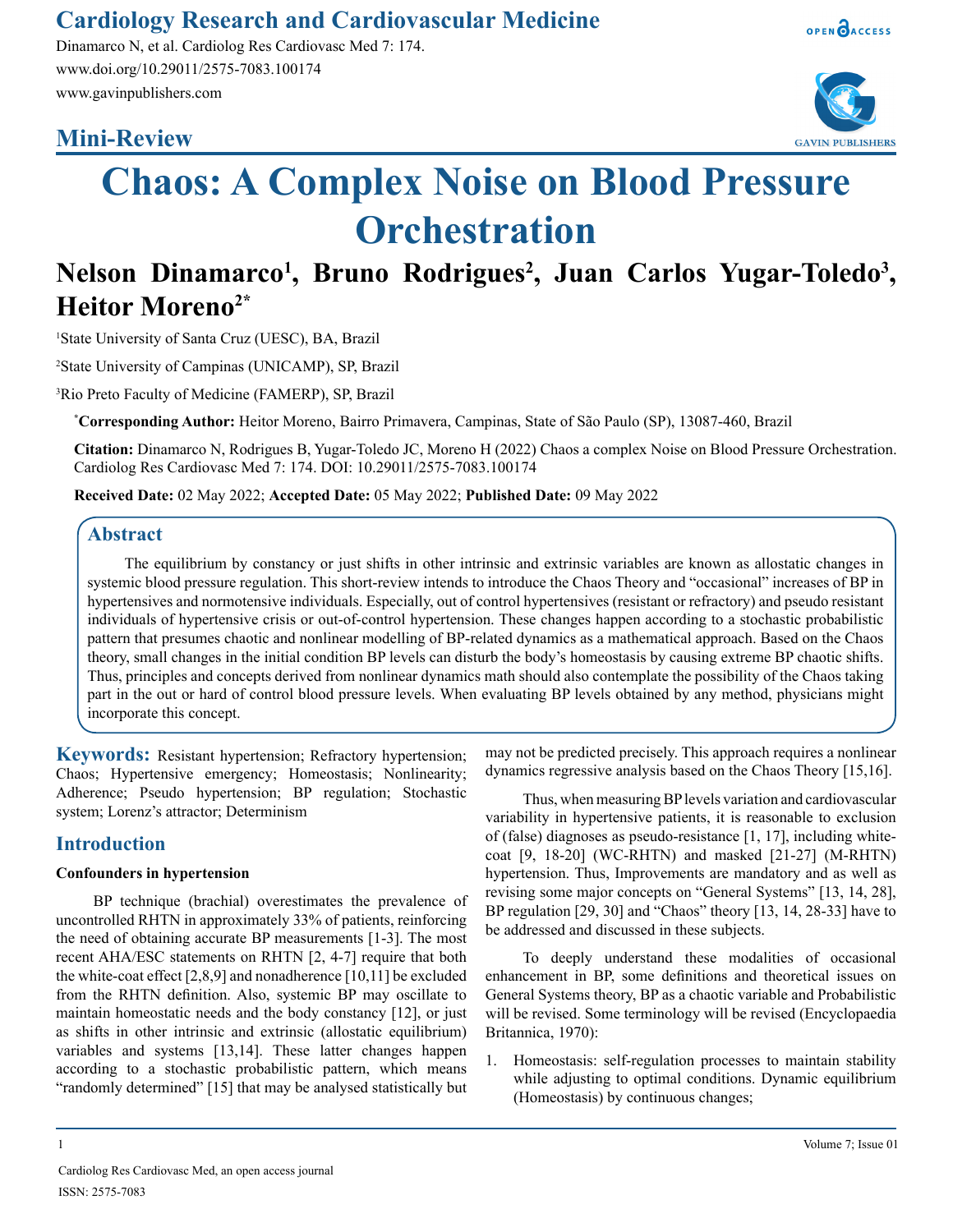- 2. Allostasis: the process by which a state of internal, physiological equilibrium (homeostasis through changes) is maintained by an organism in response to actual or perceived environmental stressors;
- 3. Stochastic: property described by a random probability distribution. It is often used as synonymous with randomness;
- 4. Chaos: the study of apparently random or unpredictable behaviors in complex systems governed by deterministic laws. Deterministic chaos suggests a paradox connecting two notions regarded as incompatible: randomness/unpredictability and deterministic processes;
- 5. Organismic Biology: field interested in how a total creature, organism or population behaves as it interacts with its environment.

#### **The General System Theory and Chaos**

#### **Organismic biology evolution**

In 1925, Ludwig von Bertalanffy [13, 14], not satisfied with the physical and deterministic approaches to Biology, proposed an organic conception (Organismic Biology) emphasizing the consideration of the organism as a group or system. The biological systems may be the cells, organisms or populations presenting the common characteristic of being composed of many other systems in interaction; these mechanisms were nominated cum plicate (Greek: complicated) systems. Fundamentally, these hard-to-understand subsystems work jointly to produce coherent behaviors (constancy or equilibrium) [12, 34]. This initial concept led to a great number of articles, books and conferences on General System Theory in many areas of the knowledge. Thus, the human organism should be a system of much smaller (subsystems with common characteristics [13]. This most profound intuition concerning real-life "cum plicate" systems historically dates back to Heraclitus (about 540 B.C.) and Claude Bernard (1813- 1878) with the concept of Homeostasis. This term was perfected and coined later by Cannon [12]: Homeostasis results from the response to a system perturbation and occurs as a retro alimentation looping called feedback mechanisms, well-known nowadays as positive or negative stimuli [15, 35-37] The concepts above gained space in many other areas of knowledge as a new paradigm, called "General Systemic Thought" [13] and, sometimes, "Cybernetics",

somewhat abstract thinking. Returning to human organisms, a nonlinear or chaotic system behavior of almost the totality of the existing systems, including BP control, has grown since the 1960s. The complex nonlinear systems obey Chaos Theory, which studies the foresight and order of the complex (= chaotic) systems, although random [15]. The antique Determinism and complete Predictability are not considered in the chaotic theory because of their nonlinear expression [15, 38, 39]. Later on, chaotic systems and outcomes in Biological Sciences, with well-sustained mathematic equations, were included in the Theory of Chaos. It starts with the principles of negative feedback control and how it regulates blood pressure in humans [13, 38]. Then, it culminates in the population regulation and ecosystem. Finally, the Chaos and the random determinism regulation of such general physiological mechanisms modulate biological systems (including BP) from cell to population levels [13, 28, 30, 40, 41].

#### **"Storms" Shifts in RHTN Follow-Up**

Many disturbances contribute to the volemia expansion and autonomous nervous system (ANS) disorders implicated in the RHTN pathophysiology; however, a BP chaotic behavior based on traditional Biology, Mathematics and Physics have not been adequately exploited yet. Of course, some complex concepts are of hard comprehension for biological and health professionals. At this point, we will use the parallelism between the diverse and unstable levels of BP observed in the RHTN syndrome, and the unpredictable and aperiodic changes alternating the weather of "lulls and storms." Characteristically, both initial and small shifts in RHTN subjects start increasing BP and from a beautiful sky, some may start from minor alterations (grey clouds) in the BP system or some "heavy" clouds, respectively. Then, in a few more minutes, slight unpredictable shifts disrupt this well-tuned BP climate equilibrium turning the warm, calm, sunny and blue sky into a windy, unstable, dark and noisy tempest with bolts of lightning and thunder. Although aperiodic, such time conditions tend to come back to be close to its serene starting, but not precisely at the very same first sight. The fundamental issue to address in this (uncontrolled RHTN) tempest is to keep the physiological homeostasis, avoid non-compensatory allostatic changes and chaotic oscillations in the related variables, thus preventing "target-organ damage" in these patients.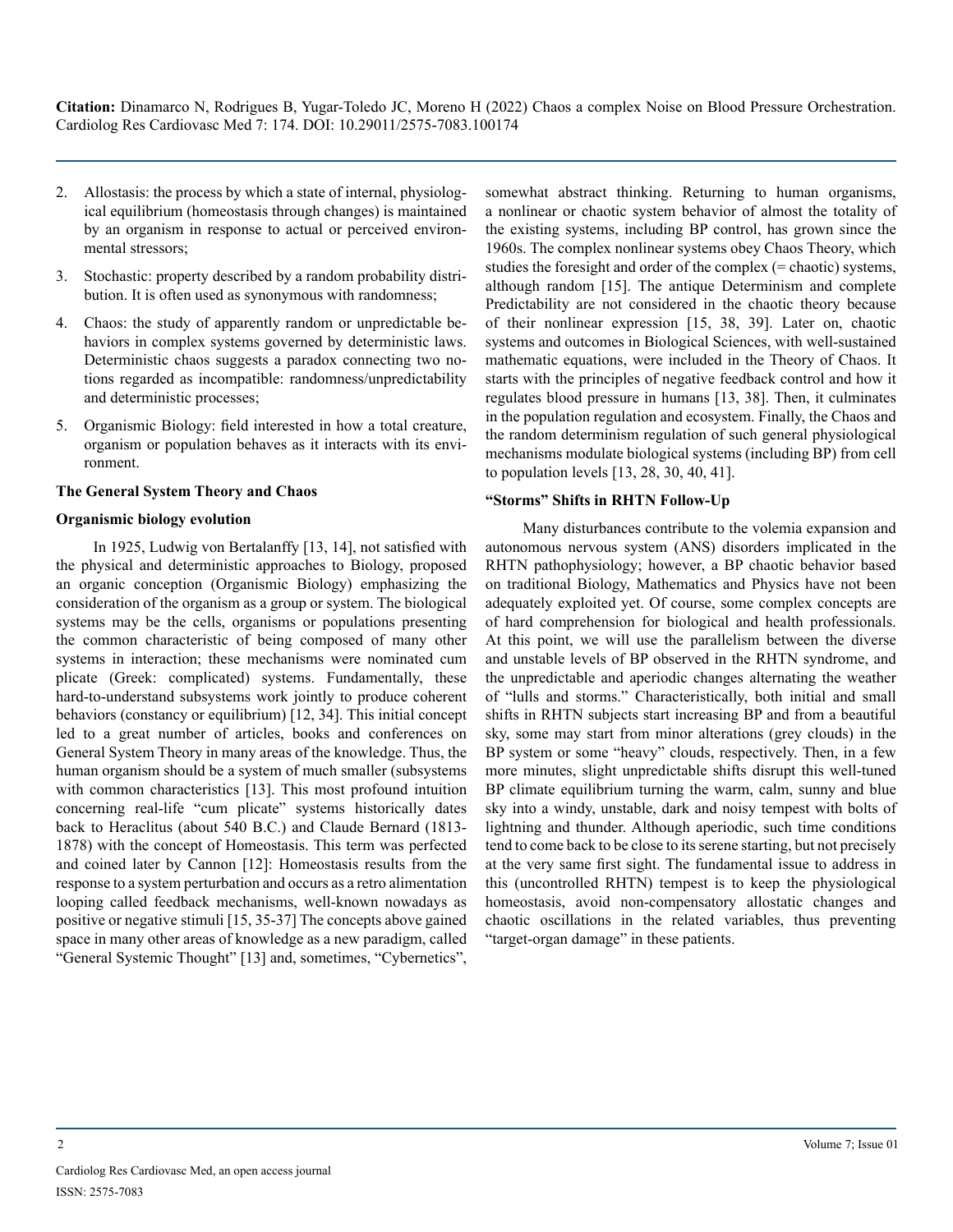| <b>PERIODICITY</b> | <b>FINAL DETERMINED</b><br><b>BY INITTIAL</b> | <b>PREDICTABILITY</b><br>(POLYNOMIAL) | <b>TENDENCY TO GO BACK TO</b><br><b>THE BEGINNING</b> | <b>CYCLICITY</b> |
|--------------------|-----------------------------------------------|---------------------------------------|-------------------------------------------------------|------------------|
| <b>Aperiodic</b>   | "Pre-deterministic"                           | <b>Imprecise</b>                      | Yes<br>(Not exactly)                                  | Cyclic           |

**Table 1:** Premises that characterize the chaotic behavior (Chaos Theory).

RHTN is often a clinical condition associated with multiple system disorders, ranging from genetic diseases, cellular receptors and endothelial dysfunction to a high salt consumption worldwide. Such unstable, inappropriate, and non-responsive BP levels, besides the complicated pathophysiology, deserve an analytical approach based on the General Systems Theory in health (homeostasis) and disease (allostasis). These harmful and spurious PB oscillations may be due to some failure in the stochastic chaos process of BP regulation and not a part of an allostatic self-restoring process in RHTN individuals. Thus, reviewing some pivotal content on General Systems and deterministic nonlinear (chaotic theory and equations) processes is critical to the better comprehension of outlier and unstable values of BP in these hard-to-control hypertensive patients.

The key to previewing BP values over time is a nonlinear autoregressive integrated (NLARI) process that applies Newton's second law to stochastic self-restoring systems [15, 30, 40, 42- 51]. Even though these mathematical cum plicate or cum plex approaches, just the short-time course evolution can be partially foretold using a chaotic method. As in Meteorology, where weather forecasts have accuracy only for the next 5-7 days, predicting BP levels is a hard issue because of the high number of variables involved in a multiple-order polynomial function. On the other hand, the overall peculiarities in the physiopathology of the hard to control hypertension are closely superposed with a chaotic process:

- 1. small shifts leading to unstable, dramatic and outlier BP patterns;
- 2. apparent aperiodicity of BP occurrences (not circadian);
- 3. hard to predict the evolution and medium-long term clinical outcomes;

4. diversity of BP responses (even none) to external stimuli including therapeutics.

### **Blood Pressure Controlled or Uncontrolled**

Poincaré was the first scientist to glimpse the possibility of Chaos, in which a deterministic system exhibits aperiodic behavior that depends sensitively on the initial conditions, thereby rendering long-term predictions [52]. Human organisms work as complex (meaning, chaotic) nonlinear systems as well as almost all the totality of systems known in the Universe [15, 53]. The nature of this characteristic does not exclude Determinism, which makes possible the prediction of BP values over time. However, BP measurements in RHTN patients depend on a constellation of intrinsic and external interfering factors that impede these pressure levels' precise evolution forecast. Unfortunately, modelling the BP interfering factors, multiple exponents (degrees) in a polynomial function equation, works only as a theoretical concept in RHTN.

Analytical techniques derived from chaos theory can help characterize the stability and complexity of blood pressure control, which may provide essential measures for predicting cardiovascular risk. Chaos is located in EEG data, R-R intervals from electrocardiograms, and cellular levels, but only a few studies deal with chaos in sustained hypertension.

#### **Final Reminders**

This review reproaches some crucial topics on out or hard to control hypertension and chaotic model [15, 30, 54] (Figure 1)

Following some premises, in 1972, the meteorologist Edward Lorenz gave a talk at the 139th American Association for the Advancement of Sciences meeting entitled "Does the flap of a butterfly's wings in Brazil set off a tornado in Texas?" (Figure 1)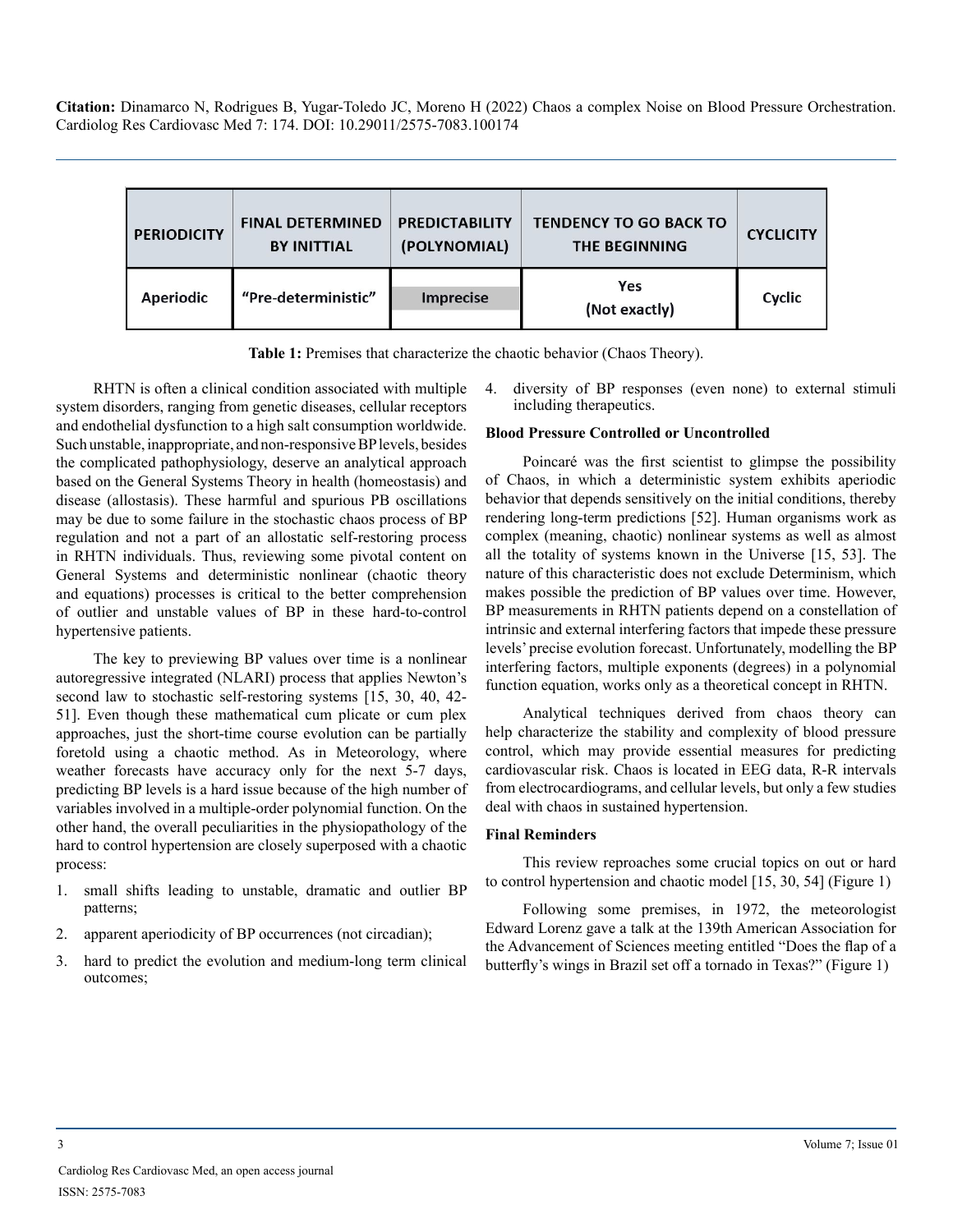

**Figure 1:** In Chaos theory, the butterfly effect is the sensitive dependence on initial conditions in which a slight change in one state of a deterministic nonlinear system can result in significant differences in a later state. Barile M and Weisstein, EW. "Butterfly Curve." From MathWorld--A Wolfram Web.

Edward Norton Lorenz observed that the butterfly effect derives from minor perturbations such as a distant butterfly flapping its wings earlier. Lorenz initially used a seagull, causing a storm in 1972. A tiny change in initial conditions had created a significantly different outcome. The butterfly effect concept has since been used outside the context of weather Science, including general systems such as blood pressure regulation. However, these effects were not investigated yet as should in true and pseudo hypertensive subjects.

## **Conclusion**

In conclusion, increases in blood pressure may occur even excluding the white-coat, masked hypertension, medical inertia and lack of adherence bias. We presented another form of interpreting the blood pressure (BP) levels in uncontrolled hypertensive subjects as a chaotic, partially deterministic, but unpredictable BP levels syndrome using concepts derived from the field of nonlinear dynamics math: The Chaos Theory [55]. Thus, besides pseudohypertension, lack of adherence, circadian variations and other conditions of increasing BP (white-coat, masked, early morning effects or hypertension), chaotic changes can be responsible or coresponsible for out-of-control hypertension.

# **Funding Support**

The study was supported by FAPESP (SP, Brazil) and CNPq (Brasília, Brazil).

## **References**

- **1.** [Bhatt H, Siddiqui M, Judd E, Oparil S, Calhoun D \(2016\) Prevalence](https://pubmed.ncbi.nlm.nih.gov/27129931/)  [of pseudoresistant hypertension due to inaccurate blood pressure](https://pubmed.ncbi.nlm.nih.gov/27129931/)  [measurement. J Am Soc Hypertens 10: 493-499.](https://pubmed.ncbi.nlm.nih.gov/27129931/)
- **2.** [Kaplan NM \(1992\) Blood pressure measurement and monitoring. Curr](https://pubmed.ncbi.nlm.nih.gov/1345631/)  [Opin Nephrol Hypertens 1: 306-307.](https://pubmed.ncbi.nlm.nih.gov/1345631/)
- **3.** [Kaplan NM \(2016\) Predicting home-clinic blood pressure differences.](https://pubmed.ncbi.nlm.nih.gov/27408944/)  [J Am Soc Hypertens 10: 186.](https://pubmed.ncbi.nlm.nih.gov/27408944/)
- **4.** [Carey RM, Calhoun DA, Bakris GL, Brook RD, Dougherty SL,](https://pubmed.ncbi.nlm.nih.gov/30354828/) [et al. \(2018\) Resistant Hypertension: Detection, Evaluation, and](https://pubmed.ncbi.nlm.nih.gov/30354828/)  [Management: A Scientific Statement From the American Heart](https://pubmed.ncbi.nlm.nih.gov/30354828/)  [Association. Hypertension 72: e53-e90.](https://pubmed.ncbi.nlm.nih.gov/30354828/)
- **5.** [Williams B, Mancia G, Spiering W, Rosei EA, Azizi M, et al. \(2018\) 2018](https://pubmed.ncbi.nlm.nih.gov/30234752/)  [ESC/ESH Guidelines for the management of arterial hypertension:](https://pubmed.ncbi.nlm.nih.gov/30234752/)  [The Task Force for the management of arterial hypertension of](https://pubmed.ncbi.nlm.nih.gov/30234752/)  [the European Society of Cardiology and the European Society](https://pubmed.ncbi.nlm.nih.gov/30234752/)  of Hypertension: The Task Force for the management of arterial [hypertension of the European Society of Cardiology and the European](https://pubmed.ncbi.nlm.nih.gov/30234752/)  [Society of Hypertension. J Hypertens 36: 1953-2041.](https://pubmed.ncbi.nlm.nih.gov/30234752/)
- **6.** [Whelton PK, Carey RM, Aronow WS, Casey DE, Collins KJ \(2018\) 2017](https://pubmed.ncbi.nlm.nih.gov/29133354/)  [ACC/AHA/AAPA/ABC/ACPM/AGS/APhA/ASH/ASPC/NMA/PCNA](https://pubmed.ncbi.nlm.nih.gov/29133354/) [Guideline for the Prevention, Detection, Evaluation, and Management](https://pubmed.ncbi.nlm.nih.gov/29133354/)  [of High Blood Pressure in Adults: Executive Summary: A Report of](https://pubmed.ncbi.nlm.nih.gov/29133354/) [the American College of Cardiology/American Heart Association Task](https://pubmed.ncbi.nlm.nih.gov/29133354/)  [Force on Clinical Practice Guidelines. Hypertension 71: 1269-1324.](https://pubmed.ncbi.nlm.nih.gov/29133354/)
- **7.** [Kaplan NM \(1993\) Out-of-office blood pressure measurements. Curr](https://pubmed.ncbi.nlm.nih.gov/7922233/)  [Opin Nephrol Hypertens 2: 923-925.](https://pubmed.ncbi.nlm.nih.gov/7922233/)
- **8.** [Parati G, Ravogli A, Mancia G \(1994\) Clinical use of ambulatory blood](https://pubmed.ncbi.nlm.nih.gov/7606621/)  [pressure monitoring: a critical appraisal. J Cardiovasc Risk 1: 108-](https://pubmed.ncbi.nlm.nih.gov/7606621/) [109.](https://pubmed.ncbi.nlm.nih.gov/7606621/)
- **9.** [Verdecchia P, Clement D, Fagard R, Palatini P, Parati G \(1999\) Blood](https://pubmed.ncbi.nlm.nih.gov/10602535/)  [Pressure Monitoring. Task force III: Target-organ damage, morbidity](https://pubmed.ncbi.nlm.nih.gov/10602535/)  [and mortality. Blood Press Monit, 1999. 4\(6\): p. 303-317.](https://pubmed.ncbi.nlm.nih.gov/10602535/)
- **10.** [de Souza WA, Yugar-Toledo JC, Bergsten-Mendes G, Sabha M,](https://pubmed.ncbi.nlm.nih.gov/17823108/)  [Moreno H \(2007\) Effect of pharmaceutical care on blood pressure](https://pubmed.ncbi.nlm.nih.gov/17823108/)  [control and health-related quality of life in patients with resistant](https://pubmed.ncbi.nlm.nih.gov/17823108/) [hypertension. Am J Health Syst Pharm 64: 1955-1961.](https://pubmed.ncbi.nlm.nih.gov/17823108/)
- **11.** [de Souza WA, Sabha M, Favero FF, Bergsten-Mendes G, Yugar-Toledo](https://pubmed.ncbi.nlm.nih.gov/19614802/)  [JC, et al. \(2009\) Intensive monitoring of adherence to treatment helps](https://pubmed.ncbi.nlm.nih.gov/19614802/)  [to identify "true" resistant hypertension. J Clin Hypertens \(Greenwich\)](https://pubmed.ncbi.nlm.nih.gov/19614802/)  [11: 183-191.](https://pubmed.ncbi.nlm.nih.gov/19614802/)
- **12.** [Cannon WB \(1945\) Homeostasis adaptations. An Med Ateneo Ramon](https://pubmed.ncbi.nlm.nih.gov/20982179/)  [Cajal Mex 3: 1-9.](https://pubmed.ncbi.nlm.nih.gov/20982179/)
- **13.** [Bertalanffy LV, Hofkirchner W, Rousseau D \(1973\) General system](https://www.worldcat.org/title/general-system-theory-foundations-development-applications/oclc/1465)  [theory: foundations, development, applications. Revised edition New](https://www.worldcat.org/title/general-system-theory-foundations-development-applications/oclc/1465)  [York: G. Braziller. xxiv, 295 pages: illustrations.](https://www.worldcat.org/title/general-system-theory-foundations-development-applications/oclc/1465)
- **14.** [Von Bertalanffy L \(1969\) General System Theory: Foundations,](https://monoskop.org/images/7/77/Von_Bertalanffy_Ludwig_General_System_Theory_1968.pdf)  [Development. George Braziller, Inc.: New York.](https://monoskop.org/images/7/77/Von_Bertalanffy_Ludwig_General_System_Theory_1968.pdf)
- **15.** [Wagner CD, Nafz B, Persson PB \(1996\) Chaos in blood pressure](https://pubmed.ncbi.nlm.nih.gov/8681325/) [control. Cardiovasc Res 31: 380-387.](https://pubmed.ncbi.nlm.nih.gov/8681325/)
- **16.** [Rosser JB \(2009\) Chaos theory before Lorenz. Nonlinear Dynamics](https://pubmed.ncbi.nlm.nih.gov/19527617/)  [Psychol Life Sci 13: 257-269.](https://pubmed.ncbi.nlm.nih.gov/19527617/)
- **17.** [Aronow WS \(2020\) Approaches for the Management of Resistant](https://pubmed.ncbi.nlm.nih.gov/31916065/)  [Hypertension in 2020. Curr Hypertens Rep 22: 3.](https://pubmed.ncbi.nlm.nih.gov/31916065/)